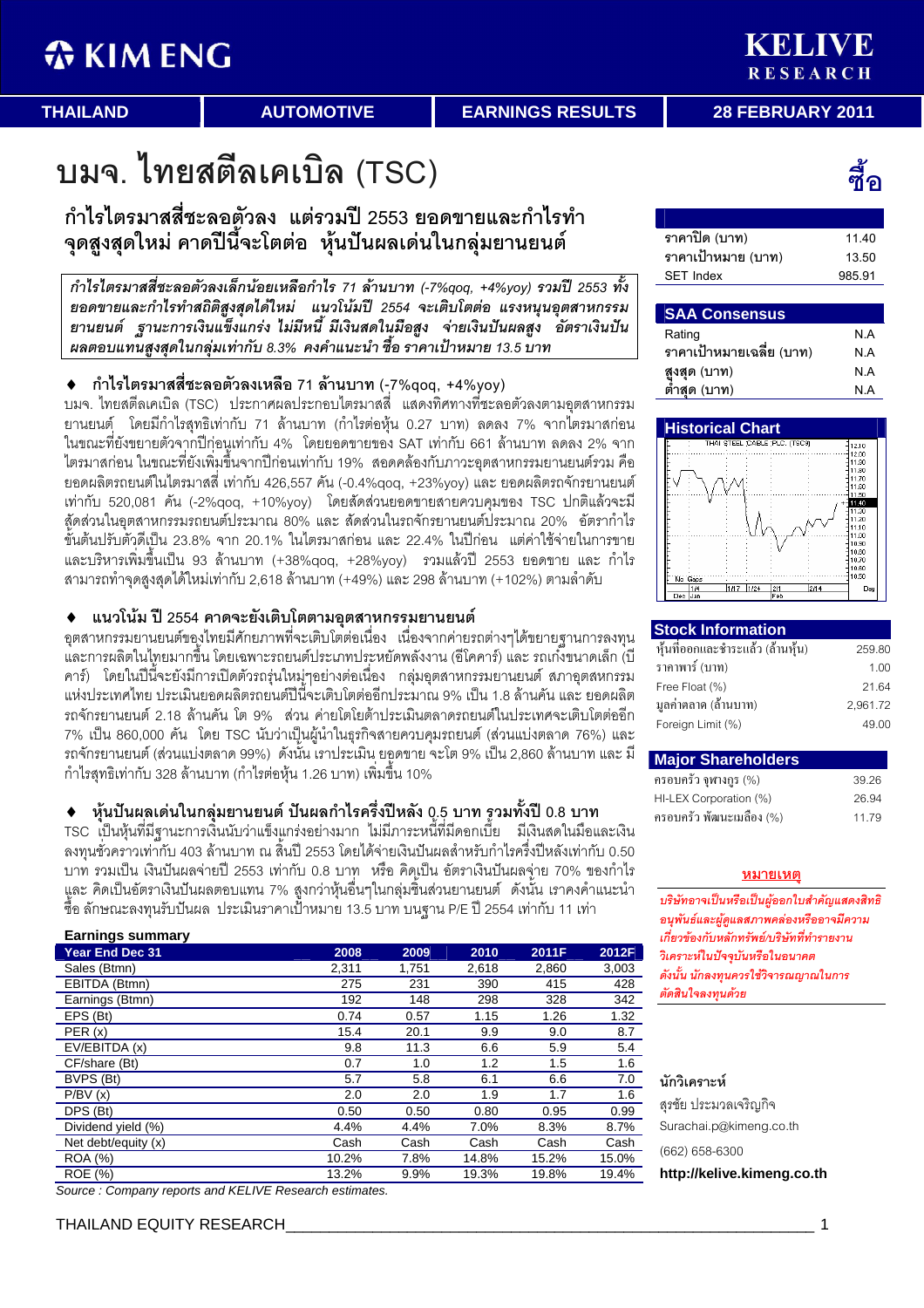## **TSC quarterly earning**

| <b>Btmn</b>               | 4Q10  | <b>3Q10</b> | %qoq                     | 4Q09  | $%$ yoy | 2010  | 2009  | %yoy                     |
|---------------------------|-------|-------------|--------------------------|-------|---------|-------|-------|--------------------------|
| Sales                     | 661   | 672         | $-2%$                    | 555   | 19%     | 2,618 | 1,751 | 49%                      |
| Other Income              | 12    | 12          | 0%                       | 14    | $-14%$  | 47    | 41    | 13%                      |
| <b>COGS</b>               | 484   | 518         | $-6%$                    | 411   | 18%     | 1,985 | 1,355 | 46%                      |
| Depreciation&amortisation | 19    | 19          | $1\%$                    | 19    | 0%      | 76    | 76    | 1%                       |
| Gross profit              | 157   | 135         | 16%                      | 124   | 26%     | 557   | 320   | 74%                      |
| Gross margin (%)          | 23.8% | 20.1%       | ۰                        | 22.4% |         | 21.3% | 18.3% | $\overline{\phantom{a}}$ |
| SG&A                      | 93    | 68          | 38%                      | 73    | 28%     | 290   | 207   | 40%                      |
| SG&A/Sales (%)            | 14%   | 10%         | $\overline{\phantom{a}}$ | 13%   |         | 11%   | 12%   | $\blacksquare$           |
| <b>EBITDA</b>             | 95    | 99          | $-4%$                    | 85    | 12%     | 390   | 231   | 69%                      |
| EBITDA margin (%)         | 14%   | 15%         | ۰                        | 15%   |         | 15%   | 13%   | $\overline{\phantom{a}}$ |
| Interest expense          | 0     | 0           | 19%                      |       | 22%     | 0     | 0     | 31%                      |
| Net profit                | 71    | 76          | $-7%$                    | 68    | 4%      | 298   | 148   | 102%                     |
| EPS (Bt)                  | 0.27  | 0.29        | $-7%$                    | 0.26  | 4%      | 1.15  | 0.57  | 102%                     |

Source : Company reports and KELIVE Research estimates. / Note: COGS does not include depreciation and amortisation

#### **Future Project**

| Year | Type of Car                  | New Model | <b>Monthly Volume</b> | Model life |
|------|------------------------------|-----------|-----------------------|------------|
| 2010 | Total 4 Model                |           |                       |            |
|      | - Passenger (Minor Change)   |           | 11,300                | 2 Years    |
|      | - Passenger (Minor Change)   |           | 600                   | 5 Years    |
|      | - Passenger (New Model)      |           | 9,800                 | 4-5 Years  |
| 2011 | Total 5 Model                |           |                       |            |
|      | - Passenger (New Model)      |           | 9,000                 | 4 Years    |
|      | - Pick-up (New Model)        |           | 25.700                | 8 Years    |
|      | - SUV                        |           | 2,000                 | 2 Years    |
| 2012 | Total 3 Models               |           |                       |            |
|      | - Passenger (Model Change)   |           | 14.400                | 5-6 Years  |
|      | - Pick-up (Model Change)     |           | 20,000                | 8 Years    |
|      | $CQ$ urgo $CQ$ mpony ronorto |           |                       |            |

Source : Company reports

## ผลประกอบการไตรมาส 4/53 ชะลอตัวลง



Source : Company reports





Source : Company reports and KELIVE Research estimates.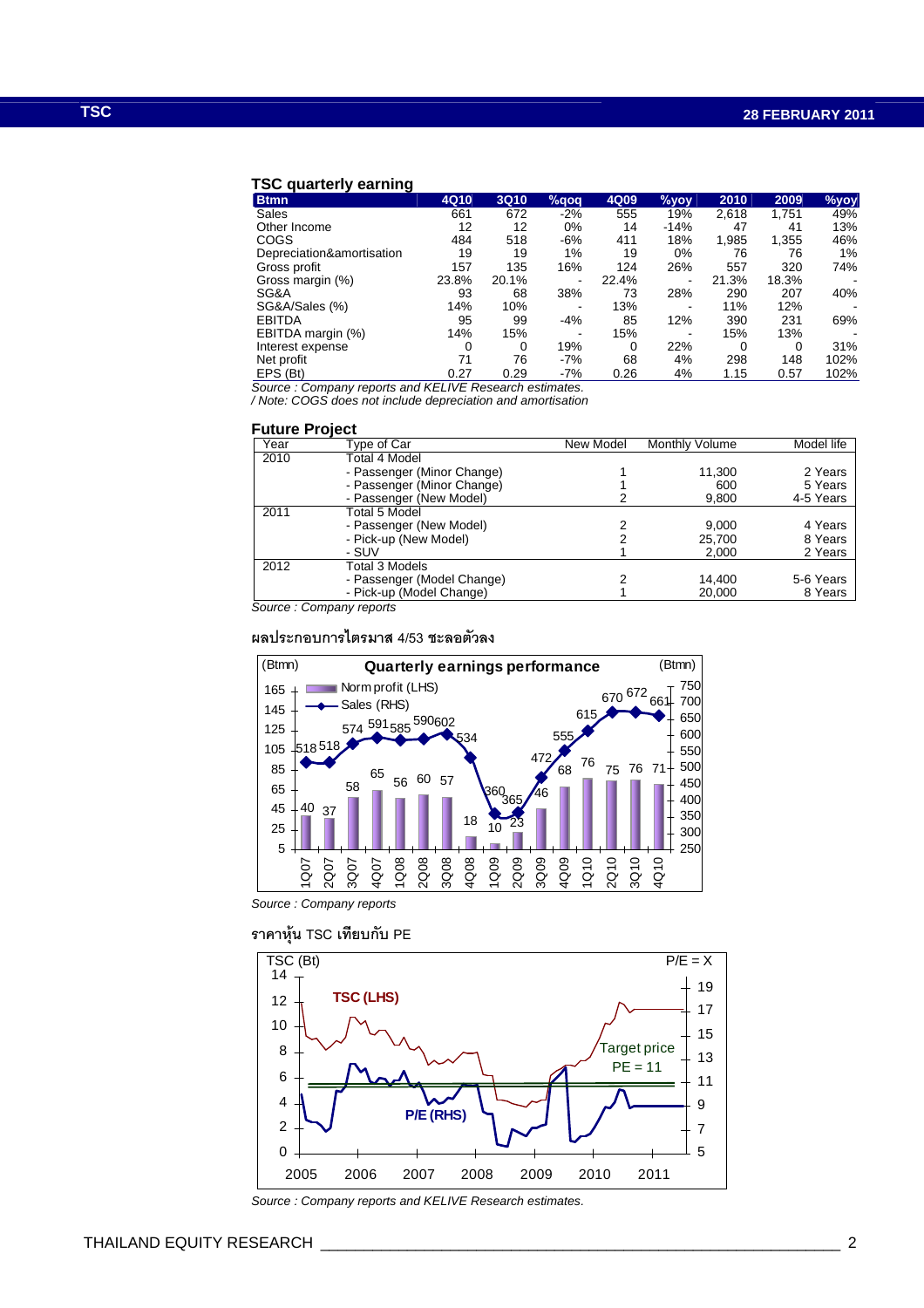### **Income Statement**

| <b>Btmn</b>                       | 2008  | 2009  | 2010  | 2011F | 2012F       |
|-----------------------------------|-------|-------|-------|-------|-------------|
| Sales                             | 2,311 | 1.751 | 2,618 | 2,860 | 3,003       |
| Other income                      | 36    | 41    | 47    | 48    | 48          |
| <b>Total revenues</b>             | 2.347 | 1.793 | 2,665 | 2.908 | 3,051       |
| Cost of Goods sold                | 1.815 | 1,355 | 1,985 | 2,207 | 2,323       |
| Depreciation and Amortization     | 71    | 76    | 76    | 75    | 73          |
| SG&A and Others Expenses          | 257   | 207   | 290   | 286   | 300         |
| <b>EBIT</b>                       | 205   | 155   | 314   | 340   | 354         |
| Interest expenses                 |       |       |       | 0     | $\mathbf 0$ |
| <b>EBT</b>                        | 205   | 155   | 314   | 340   | 354         |
| Equity Acc. + Extraordinary Gains |       |       |       |       |             |
| Net profit                        | 192   | 148   | 298   | 328   | 342         |

Source : Company reports and KELIVE Research estimates.

## **Balance Sheet**

| <b>Btmn</b>                         | 2008  | 2009  | 2010           | 2011F | 2012F |
|-------------------------------------|-------|-------|----------------|-------|-------|
| <b>ASSETS</b>                       |       |       |                |       |       |
| Cash & Deposits                     | 257   | 344   | 403            | 522   | 631   |
| Accounts receivable                 | 404   | 375   | 446            | 458   | 461   |
| Inventories                         | 206   | 244   | 287            | 296   | 296   |
| Other current assets                | 18    | 9     | 26             | 29    | 30    |
| Total current assets                | 885   | 972   | 1,162          | 1,305 | 1,419 |
| Investments                         | 26    | 26    | 26             | 26    | 26    |
| Property, Plant and Equipment       | 946   | 906   | 887            | 869   | 853   |
| Other assets                        | 3     | 22    | 23             | 23    | 23    |
| <b>Total Assets</b>                 | 1,859 | 1,926 | 2,098          | 2,223 | 2,321 |
| <b>LIABILITIES</b>                  |       |       |                |       |       |
| $OD + Current$ portion of L-T debt  | 1     | 2     | $\overline{2}$ | 0     | 0     |
| Account payable + Trust Receipt     | 291   | 343   | 385            | 395   | 396   |
| Other current liabilities           | 76    | 70    | 105            | 105   | 105   |
| <b>Total current liabilities</b>    | 368   | 414   | 492            | 500   | 501   |
| Long term debts                     | 1     | 1     | 2              | 0     | 0     |
| Debentures + CDs                    |       |       |                |       |       |
| Other liabilities                   | 6     | 9     | 13             | 11    | 12    |
| <b>Total liabilities</b>            | 376   | 425   | 506            | 512   | 514   |
| Minority Interest                   |       |       |                |       |       |
| <b>SHAREHOLDERS' EQUITIES</b>       |       |       |                |       |       |
| Shares + Warrants                   | 260   | 260   | 260            | 260   | 260   |
| Premium on shares                   | 465   | 465   | 465            | 465   | 465   |
| Retained earnings + Revaluation     | 759   | 776   | 866            | 986   | 1,082 |
| <b>Total shareholders' equity</b>   | 1,483 | 1,501 | 1,591          | 1,711 | 1,807 |
| <b>Total liabilities and equity</b> | 1,859 | 1,926 | 2,098          | 2,223 | 2,321 |

Source : Company reports and KELIVE Research estimates.

## **Statement of Cash Flow**

| <b>Btmn</b>                   | 2008  | 2009  | 2010  | 2011F | 2012F |
|-------------------------------|-------|-------|-------|-------|-------|
|                               |       |       |       |       |       |
| Net profit                    | 192   | 148   | 298   | 328   | 342   |
| + Depreciation & Amortization | 71    | 76    | 76    | 75    | 73    |
| - Sales of fixed assets       |       |       |       |       |       |
| + Decrease in working capital | (79)  | 45    | (55)  | (13)  | (4)   |
| $+$ Others                    |       |       |       |       |       |
| <b>Operating cashflows</b>    | 184   | 269   | 320   | 390   | 411   |
| Purchase of fixed assets      | (64)  | (55)  | (58)  | (57)  | (57)  |
| Investment in affiliated      | (60)  | (5)   | (55)  | 28    | (14)  |
| Other investing activities    |       |       |       |       |       |
| <b>Investing cashflows</b>    | (124) | (60)  | (113) | (30)  | (71)  |
| Payment of dividend           | (130) | (130) | (208) | (208) | (246) |
| <b>Equity Increase</b>        |       |       |       |       |       |
| Other debt financing          | 67    | (79)  |       | (149) | (94)  |
| Internal financing cash flows | (63)  | (209) | (207) | (357) | (340) |

Source : Company reports and KELIVE Research estimates.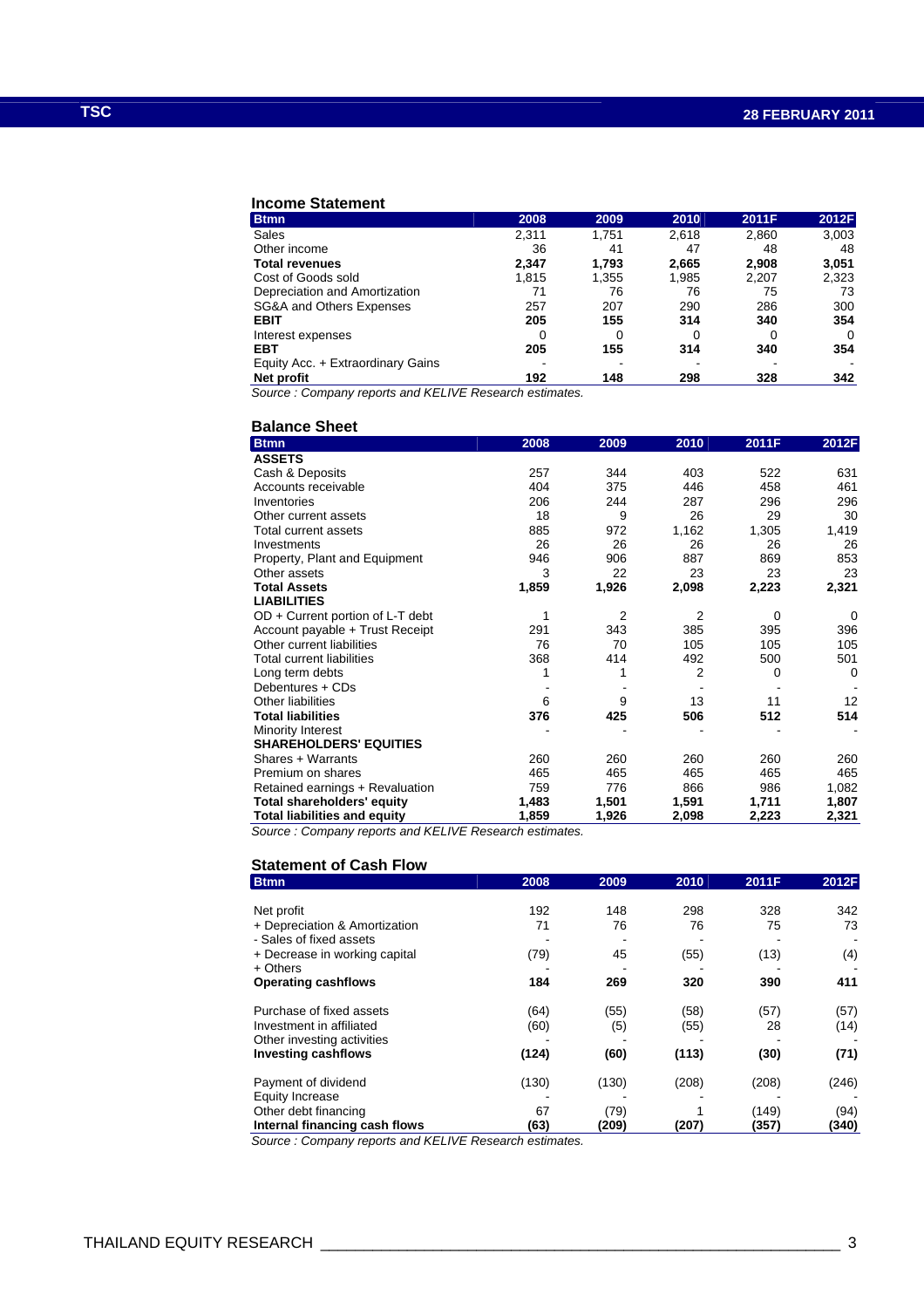## ความหมายของคำแนะนำ

| ื่<br>ซื้อ       | ิ คาดว่าราคาหลักทรัพย์จะปรับตัวดีกว่าตลาดรวมและผลการดำเนินงานในช่วง 12 เดือนข้างหน้าสูงกว่ากลุ่มธุรกิจ           |
|------------------|------------------------------------------------------------------------------------------------------------------|
|                  | และตลาดรวม                                                                                                       |
| ชื้อเมื่ออ่อนตัว | ิ คาดว่าราคาหลักทรัพย์  จะปรับตัวเท่ากับหรือต่ำกว่าตลาดรวมและผลการดำเนินงานในช่วง  12  เดือนข้างหน้าสูงกว่ากลุ่ม |
|                  | ธุรกิจและตลาดรวม                                                                                                 |
| ขาย              | ิ คาดว่าราคาหลักทรัพย์จะปรับตัวต่ำกว่าตลาดรวมและผลการดำเนินงานในช่วง 12 เดือนข้างหน้าจะอยู่ในระดับที่ต่ำกว่า     |
|                  | กลุ่มธุรกิจและตลาดรวม                                                                                            |
| ถือ              | ิ คาดว่าราคาหลักทรัพย์จะปรับตัวเท่ากับตลาดรวมและผลการดำเนินงานในช่วง 12 เดือนข้างหน้าจะอยู่ในระดับเดียวกับ       |
|                  | กลุ่มธุรกิจและตลาดรวม                                                                                            |
| เต็มมูลค่า       | ิ คาดว่าราคาหลักทรัพย์จะปรับตัวเท่ากับหรือต่ำกว่าตลาดรวมและผลการดำเนินงานในช่วง 12 เดือนข้างหน้าจะอยู่ในระดับ    |
|                  | เดียวกันหรือต่ำกว่ากลุ่มธุรกิจและตลาดรวม                                                                         |
| ชื้อเก็งกำไร     | ิ คาดว่าราคาหลักทรัพย์จะเคลื่อนไหวผันผวนจากประเด็นต่างๆ ที่จะส่งผลกระทบต่อปัจจัยพื้นฐานของบริษัทในอนาคต ซึ่ง     |
|                  | นักลงทุนจะต้องลงทุนอย่างระมัดระวัง                                                                               |

|                                                 |                |                 |               |                | THAI INSTITUTE OF DIRECTORS ASSOCIATION (IOD) CORPORATE GOVERNANCE REPORT RATING 2010 |               |                                           |               |
|-------------------------------------------------|----------------|-----------------|---------------|----------------|---------------------------------------------------------------------------------------|---------------|-------------------------------------------|---------------|
| $\bullet$<br>$\triangle$<br>$\bullet$ $\bullet$ |                |                 |               |                |                                                                                       |               |                                           |               |
| ADVANC                                          | <b>BMCL</b>    | IC <sub>C</sub> | <b>NCH</b>    | <b>RS</b>      | <b>SIS</b>                                                                            | Score Range   | Number of Logo                            | Description   |
| AMATA                                           | <b>CPF</b>     | <b>IFEC</b>     | <b>NKI</b>    | SAMART         | SITHAI                                                                                | $90 - 100$    | AAAAA                                     | Excellent     |
| AOT                                             | CPN            | <b>IRPC</b>     | NMG           | SAMTEL         | SNC                                                                                   | $80 - 89$     | $\triangle \triangle \triangle \triangle$ | Very Good     |
| <b>ASIMAR</b>                                   | CSL            | <b>KBANK</b>    | <b>NOBLE</b>  | SAT            | <b>SSI</b>                                                                            | $70 - 79$     | $\triangle \triangle \triangle$           | Good          |
| <b>BAFS</b>                                     | <b>DRT</b>     | <b>KEST</b>     | PSL           | <b>SC</b>      | SVI                                                                                   | 60-69         | $\triangle \triangle$                     | Satisfactory  |
| <b>BANPU</b>                                    | EGCO           | KK              | PTT           | SCB            | <b>TCAP</b>                                                                           | $50 - 59$     | Δ                                         | Pass          |
| BAY                                             | <b>ERAWAN</b>  | KSL             | PTTAR         | <b>SCC</b>     | <b>THCOM</b>                                                                          | Lower than 50 | No logo given                             | N/A           |
| <b>BCP</b>                                      | <b>FORTH</b>   | KTB             | PTTCH         | <b>SCIB</b>    | TIP                                                                                   | <b>TNITY</b>  |                                           |               |
| <b>BECL</b>                                     | GBX            | L&E             | PTTEP         | <b>SCSMG</b>   | <b>TIPCO</b>                                                                          | <b>TOG</b>    |                                           |               |
| <b>BKI</b>                                      | GC             | <b>LPN</b>      | <b>RATCH</b>  | $SE-ED$        | <b>TISCO</b>                                                                          | <b>TOP</b>    |                                           |               |
| <b>BLS</b>                                      | HEMRAJ         | MCOT            | <b>ROBINS</b> | <b>SIM</b>     | TMB                                                                                   | <b>TTA</b>    |                                           |               |
|                                                 |                |                 |               |                |                                                                                       |               |                                           |               |
| AAAA                                            |                |                 |               |                |                                                                                       |               |                                           |               |
| <b>ACAP</b>                                     | <b>BROOK</b>   | <b>DTC</b>      | KDH           | <b>NSI</b>     | PYLON                                                                                 | <b>SKR</b>    | TEAM                                      | <b>TSC</b>    |
| <b>AEONTS</b>                                   | <b>BTNC</b>    | EASTW           | KGI           | OCC            | QH                                                                                    | SMIT          | TF.                                       | <b>TSTE</b>   |
| AHC                                             | <b>BWG</b>     | EIC.            | <b>KTC</b>    | OGC            | <b>RASA</b>                                                                           | SMK           | <b>TFD</b>                                | <b>TSTH</b>   |
| AJ                                              | CCET           | <b>ESSO</b>     | KYE           | OISHI          | <b>RCI</b>                                                                            | SPALI         | THAI                                      | TTI.          |
| AKR                                             | CENTEL         | FE.             | LANNA         | PAP            | <b>RCL</b>                                                                            | <b>SPC</b>    | THRE                                      | <b>TTW</b>    |
| AP                                              | <b>CFRESH</b>  | <b>GENCO</b>    | LH.           | P <sub>B</sub> | <b>RICH</b>                                                                           | SPI           | <b>TIC</b>                                | TUF           |
| AS                                              | CGS            | GFPT            | LOXLEY        | PDI            | <b>ROJNA</b>                                                                          | <b>SSEC</b>   | <b>TICON</b>                              | <b>TVO</b>    |
| ASK                                             | CHUO           | GL              | <b>LST</b>    | P G            | <b>RPC</b>                                                                            | <b>SSF</b>    | TIW                                       | <b>TWEP</b>   |
| ASP                                             | CIMBT          | <b>GLOW</b>     | MACO          | <b>PHATRA</b>  | S&J                                                                                   | <b>SSSC</b>   | <b>TK</b>                                 | <b>TYM</b>    |
| AYUD                                            | <b>CITY</b>    | GOLD            | MAJOR         | PL.            | S&P                                                                                   | STANLY        | <b>TKT</b>                                | <b>UMI</b>    |
| <b>BBL</b>                                      | <b>CK</b>      | <b>GRAMMY</b>   | <b>MAKRO</b>  | <b>PM</b>      | SALEE                                                                                 | <b>STEC</b>   | <b>TLUXE</b>                              | UMS           |
| <b>BEC</b>                                      | <b>CM</b>      | HANA            | MATCH         | POST           | SAMCO                                                                                 | <b>STEEL</b>  | TMT                                       | <b>UP</b>     |
| <b>BFIT</b>                                     | CNS            | <b>HMPRO</b>    | MATI          | PPM            | <b>SCCC</b>                                                                           | SUC           | TNL                                       | UPOIC         |
| <b>BGH</b>                                      | CPALL          | IAM             | MBK           | PR             | <b>SCG</b>                                                                            | <b>SUSCO</b>  | <b>TOPP</b>                               | UV            |
| BH.                                             | csc            | <b>INET</b>     | MFC           | PRANDA         | <b>SEAFCO</b>                                                                         | SVOA          | <b>TPC</b>                                | VNT           |
| <b>BIGC</b>                                     | CSR            | IR <sub>C</sub> | MFEC          | PREB           | SHIN                                                                                  | <b>SWC</b>    | <b>TPCORP</b>                             | <b>WACOAL</b> |
| <b>BJC</b>                                      | <b>DCC</b>     | <b>IRCP</b>     | <b>MINT</b>   | PRIN           | <b>SICCO</b>                                                                          | SYNTEC        | <b>TRC</b>                                | WAVE          |
| <b>BNC</b>                                      | DELTA          | ITD             | MK            | PS             | SIMAT                                                                                 | <b>TASCO</b>  | TRT                                       | YUASA         |
| <b>BOL</b>                                      | D <sub>M</sub> | <b>KASET</b>    | <b>MSC</b>    | PT.            | <b>SINGER</b>                                                                         | <b>TBSP</b>   | TRU                                       | ZMICO         |
| <b>BROCK</b>                                    | DTAC           | KCE             | MTI           | PTL            | SIRI                                                                                  | <b>TCP</b>    | TRUE                                      |               |
| $\triangle$<br>$\blacktriangle$<br>A            |                |                 |               |                |                                                                                       |               |                                           |               |
| $\overline{A}$                                  | CI.            | ETG             | KC            | <b>MJD</b>     | Q-CON                                                                                 | <b>STA</b>    | TNH                                       | UST           |
| AFC                                             | CMO            | F&D             | <b>KCAR</b>   | MLINK          | <b>RAIMON</b>                                                                         | <b>STAR</b>   | <b>TNPC</b>                               | UT.           |
| AH                                              | CMR            | FANCY           | KH            | <b>MPIC</b>    | <b>ROCK</b>                                                                           | SVH           | <b>TONHUA</b>                             | <b>UTP</b>    |
| AI                                              | CNT            | <b>FNS</b>      | KKC           | <b>NC</b>      | SAM                                                                                   | SYNEX         | TPA                                       | UVAN          |
| AIT                                             | CPI            | <b>FOCUS</b>    | KMC           | <b>NEP</b>     | <b>SAUCE</b>                                                                          | <b>TAPAC</b>  | <b>TPAC</b>                               | VARO          |
| <b>ALUCON</b>                                   | CRL            | <b>FSS</b>      | <b>KWC</b>    | NEW            | SCNYL                                                                                 | TC            | TPP                                       | VIBHA         |
| AMC                                             | CRANE          | <b>GFM</b>      | <b>KWH</b>    | <b>NNCL</b>    | <b>SCP</b>                                                                            | <b>TCB</b>    | TR.                                       | VNG           |
| APRINT                                          | <b>CSP</b>     | <b>GLAND</b>    | LALIN         | <b>NTV</b>     | <b>SF</b>                                                                             | <b>TCC</b>    | <b>TSF</b>                                | W G           |
| <b>ASCON</b>                                    | <b>CTW</b>     | GYT             | LEE.          | <b>NWR</b>     | SFP                                                                                   | <b>TCJ</b>    | TWZ                                       | W IN          |
| BAT-3K                                          | <b>CWT</b>     | <b>HFT</b>      | LHK           | OHTL           | SHANG                                                                                 | TFI.          | <b>TYCN</b>                               | <b>WORK</b>   |
| <b>BGT</b>                                      | DEMCO          | <b>HTC</b>      | LRH           | PAF            | SIAM                                                                                  | <b>TGCI</b>   | UBIS                                      |               |
| <b>BLAND</b>                                    | DIMET          | <b>ILINK</b>    | MBAX          | PATO           | SMM                                                                                   | THANI         | UEC                                       |               |
| <b>BSBM</b>                                     | <b>DRACO</b>   | IT.             | M-CHAI        | PERM           | <b>SPACK</b>                                                                          | THIP          | UKEM                                      |               |
| <b>BSM</b>                                      | <b>EASON</b>   | <b>JCT</b>      | MCS           | <b>PICO</b>    | SPG                                                                                   | TKS           | UNIQ                                      |               |
| <b>BTS</b>                                      | ECL            | <b>JTS</b>      | MDX           | <b>PRECHA</b>  | SPPT                                                                                  | <b>TMD</b>    | UPF                                       |               |
| CHARAN                                          | ESTAR          | <b>JUTHA</b>    | METRO         | PRG            | <b>SST</b>                                                                            | TNDT          | <b>US</b>                                 |               |
|                                                 |                |                 |               |                |                                                                                       |               |                                           |               |

## <u>คำชี้แจง</u>

การเปิดเผยผลการสำรวจของสมาคมส่งเสริมสถาบันกรรมการบริษัทไทย (IOD) ในเรื่องการกำกับดูแลกิจการ (Corporate Governance) นี้ เป็น ี การดำเนินการตามนโยบายของสำนักงานคณะกรรมการกำกับหลักทรัพย์และตลาดหลักทรัพย์ โดยการสำรวจของ IOD เป็นการสำรวจและประเมินจากข้อมูล ่ ของบริษัทจดทะเบียนในตลาดหลักทรัพย์แห่งประเทศไทย และตลาดหลักทรัพย์ เอ็มเอไอ ที่มีการเปิดเผยต่อสาธารณะ และเป็นข้อมูลที่ผู้ลงทุนทั่วไปสามารถ เข้าถึงได้ ดังนั้น ผลลำรวจดังกล่าวจึงเป็นการนำเสนอในมุมมองของบุคคลภายนอก โดยไม่ได้เป็นการประเมินการปฏิบัติ และมิได้มีการใช้ข้อมูลภายใน ในการ ประเมิน

้อนึ่ง ผลการสำรวจดังกล่าว เป็นผุลการสำรวจ ณ วันที่ปรากกฎในรายงานการกำกับดูแลกิจการ บริษัทจดทะเบียนไทยเท่านั้น ดังนั้น ผลการสำรวจ ้จึงอาจเปลี่ยนแปลงได้ภายหลังวันดังกล่าว ทั้งนี้ บริษัทหลักทรัพย์กิมเอ็ง (ประเทศไทย) จำกัด (มหาชน) มิได้ยืนยันหรือรับรองถึงความถูกต้องของ ผลการ ล้ารวจดังกล่าวแต่อย่างใด